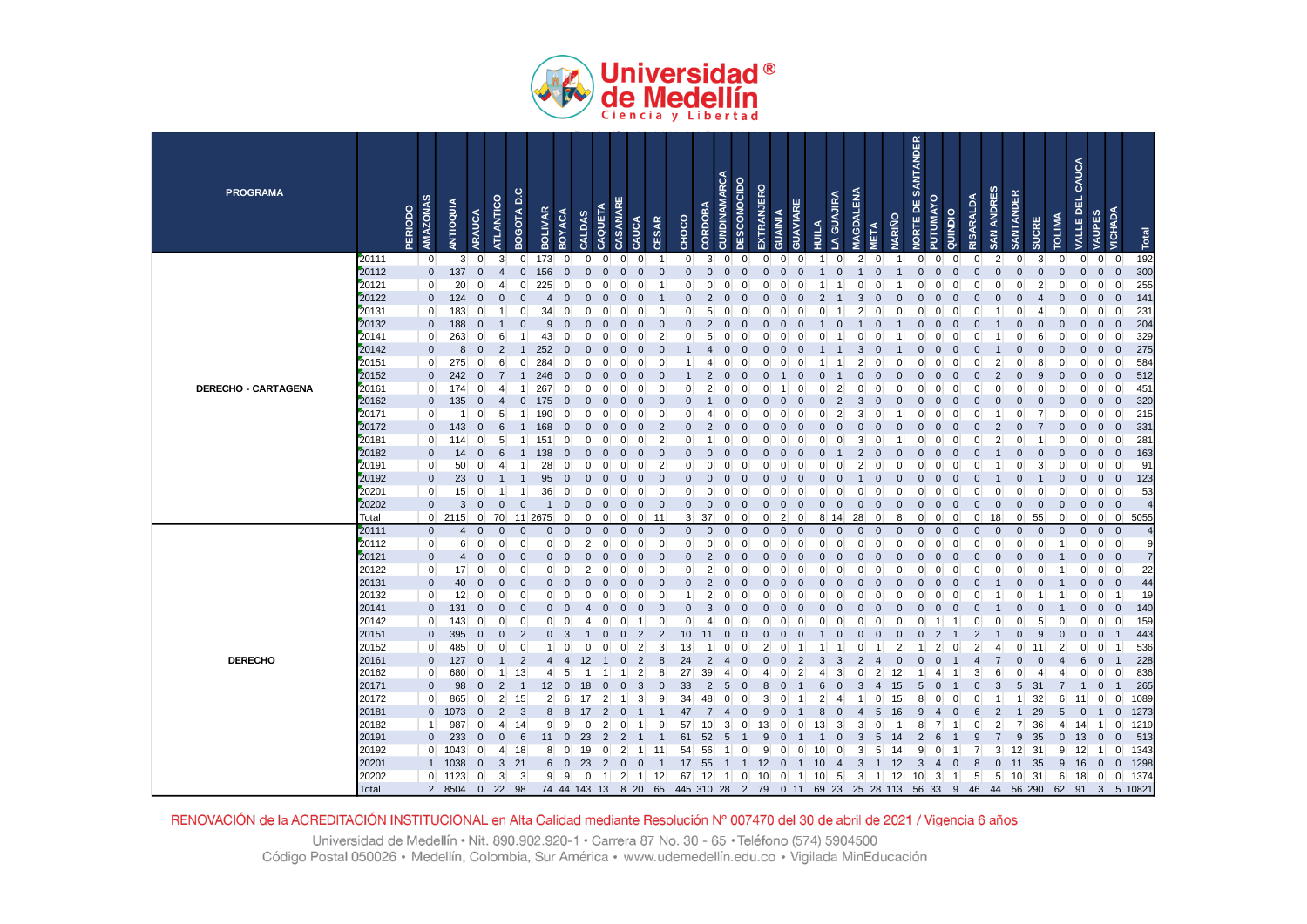

Resolución 103 del 31 de julio de 1950

|                                 | 20111 | $\overline{0}$ | 5 <sup>1</sup> | $\overline{0}$          | $\overline{1}$ | $\overline{0}$ | 91              | $\overline{0}$ | $\overline{0}$ | $\overline{0}$ | $\overline{0}$ | $\overline{0}$       | $\overline{2}$ | $\overline{0}$ | $5^{\circ}$    | $\overline{0}$ | $\overline{0}$ | $\mathbf{1}$   | $\overline{0}$ | $\Omega$       | $\Omega$       | $\overline{0}$ | 0                     | $\overline{0}$ | $\overline{0}$ | $\overline{0}$ | $\overline{0}$<br>0              | $\overline{0}$ | 3                                | $\overline{0}$ |        | $\overline{0}$<br>0        |                | 2 <sup>2</sup><br>$\overline{0}$ | $\overline{0}$           | 110            |
|---------------------------------|-------|----------------|----------------|-------------------------|----------------|----------------|-----------------|----------------|----------------|----------------|----------------|----------------------|----------------|----------------|----------------|----------------|----------------|----------------|----------------|----------------|----------------|----------------|-----------------------|----------------|----------------|----------------|----------------------------------|----------------|----------------------------------|----------------|--------|----------------------------|----------------|----------------------------------|--------------------------|----------------|
|                                 | 20112 | $\mathbf 0$    | 5              | $\mathbf{0}$            |                | $\Omega$       | 87              | $\overline{0}$ | 0              | 0              | $\mathbf{0}$   | $\Omega$             | $\overline{2}$ | $\Omega$       | 5              |                | $\Omega$       |                | O              |                | $\Omega$       |                |                       | 0              | $\Omega$       | $\Omega$       | $\Omega$                         | $\Omega$       | 3                                | 0              |        | $\overline{2}$             |                | $\mathbf{0}$<br>2                | $\overline{\mathbf{0}}$  | 109            |
|                                 | 20121 | $\overline{0}$ | 3 <sup>1</sup> | $\overline{0}$          | -1             | $\mathbf 0$    | -1              | $\Omega$       | ∩              | $\Omega$       | $\overline{0}$ | $\Omega$             | $\overline{2}$ | $\Omega$       | 5              | $\Omega$       | $\Omega$       |                | $\Omega$       |                | $\Omega$       | $\Omega$       | 2                     | $\Omega$       | $\Omega$       | 0              | $\Omega$<br>O                    | 0              | $\Omega$                         | $\Omega$       |        | $\overline{2}$<br>$\Omega$ |                | $\overline{2}$                   | $0 \quad 0$              | 19             |
|                                 | 20122 | $\mathbf 0$    | 5              | $\mathbf 0$             | $\mathbf 0$    | $\mathbf 0$    | 83              | $\mathbf 0$    | $\Omega$       | 0              | $\mathbf 0$    | $\Omega$             | $\mathbf 0$    | $\Omega$       | 0              | 0              | $\Omega$       |                |                |                | 0              |                |                       | 0              | $\mathbf 0$    | $\Omega$       | $\mathbf 0$<br>O                 | $\Omega$       |                                  | $\Omega$       |        | $\overline{2}$             |                | $\overline{2}$<br>$\overline{0}$ | $\bullet$                | 93             |
|                                 | 20131 | $\overline{0}$ | 3 <sup>1</sup> | $\overline{0}$          | $\overline{0}$ | $\mathbf 0$    | 4               | $\Omega$       |                |                | $\overline{0}$ |                      |                | $\Omega$       | 3              | 0              | $\Omega$       |                |                |                |                |                |                       |                | $\Omega$       |                |                                  |                |                                  |                |        | $\overline{2}$             |                | $\overline{0}$                   | $\overline{0}$           | 16             |
| DERECHO CALENDARIO A- CARTAGENA | 20132 | $\mathbf 0$    | $\mathbf{0}$   | $\mathbf 0$             | $\overline{0}$ | 0              | $\overline{4}$  |                |                |                | $\Omega$       |                      | $\Omega$       |                | 3              |                | $\Omega$       |                |                |                |                |                |                       |                | $\Omega$       |                |                                  |                |                                  |                |        | $\overline{2}$             |                | $\mathbf{0}$<br>0                | $\overline{0}$           | 10             |
|                                 | 20141 | $\overline{0}$ | $\overline{0}$ | $\overline{0}$          | $\overline{0}$ | $\Omega$       | 3 <sup>1</sup>  | $\Omega$       | ∩              | <sup>0</sup>   | $\Omega$       | <sup>0</sup>         |                | $\Omega$       | $\Omega$       | $\Omega$       | $\Omega$       |                | n              |                |                |                |                       | O              | ∩              | 0              | $\Omega$<br>O                    |                | $\Omega$                         | 0              |        | 1                          |                | $\Omega$                         | $0 \quad 0$              | 6              |
|                                 | 20142 | $\mathbf 0$    | $\mathbf{0}$   | $\mathbf{0}$            | 0              | $\mathbf 0$    | 16              | $\Omega$       | 0              | $\left($       | $\Omega$       | $\Omega$             |                |                | $\Omega$       | $\Omega$       | $\Omega$       |                |                |                | $\Omega$       |                |                       | $\Omega$       | $\Omega$       |                | 0                                | $\Omega$       |                                  | 0              |        | $\Omega$                   |                | $\mathbf{0}$<br>0                | $\overline{0}$           | 19             |
|                                 | 20151 | $\overline{0}$ | $\overline{0}$ | $\overline{0}$          | $\overline{0}$ | $\mathbf 0$    | $\overline{2}$  | $\Omega$       | U              | $\Omega$       | $\overline{0}$ | 0                    | $\Omega$       |                | $\Omega$       | $\Omega$       | $\Omega$       |                |                |                | 0              |                |                       | O              | $\Omega$       |                | $\Omega$<br>C                    |                |                                  | 0              |        | $\mathbf 0$                |                | $\overline{0}$<br>0              | $\overline{0}$           | $\overline{2}$ |
|                                 | 20152 | $\mathbf 0$    | $\mathbf{0}$   | $\mathbf{0}$            | $\mathbf 0$    | $\Omega$       | $\overline{2}$  | $\Omega$       | 0              | 0              | $\mathbf{0}$   | $\Omega$             | 0              | 0              | $\overline{0}$ | 0              | $\Omega$       | 0              | O              |                | 0              | $\Omega$       | 0                     | 0              | $\Omega$       | $\Omega$       | $\Omega$                         | $\Omega$       |                                  | 0              |        | $\mathbf{0}$               |                | $\mathbf{0}$<br>0                | $\overline{\phantom{0}}$ | $\overline{2}$ |
|                                 | Total | $\overline{0}$ | 21             | $\overline{0}$          | $\mathbf{3}$   | $\overline{0}$ | 293             | $\mathbf 0$    | 0              | 0              | $\mathbf{0}$   | 0                    | 8              | $\overline{0}$ | 21             | $\overline{0}$ | $\mathbf 0$    | 5              | 0              | 0              | 0              |                | 8                     | 0              | 0              |                | 0<br>0                           | 0              | 8                                | $\mathbf 0$    | 11     | 0                          |                | $\overline{0}$<br>8              | $\overline{0}$           | 386            |
|                                 | 20111 |                | 0 1876         | $\overline{0}$          | 4              | 5              | 7               | -1             | 21             | 3              | $\mathbf 0$    | $\overline{2}$       | 16             | 54             | 7              | $\overline{2}$ |                | 5              | $\Omega$       |                | 4              | $\Omega$       | $\boldsymbol{\Delta}$ | 2              |                | $\overline{2}$ | $\Omega$<br>$\Delta$             | $\Omega$       | $\mathbf{0}$                     | 10             | 20     | $\overline{2}$             |                | $\mathbf 0$<br>$\mathbf{0}$      | $\overline{0}$           | 2059           |
|                                 | 20112 |                | 0 1759         | $\overline{0}$          | $\overline{4}$ | 4              | 5 <sup>5</sup>  | $\overline{0}$ | 25             | 3              | $\mathbf{1}$   | 15<br>$\overline{0}$ |                | 5 <sup>5</sup> | 49             | $\overline{2}$ | $\overline{0}$ | 5              | $\overline{0}$ |                | 4              | 8              |                       | 3              | 8              | 8              | $\Omega$<br>4                    | 6              | -1                               | 3 <sup>1</sup> | 20     | -1                         |                | $\overline{0}$<br>0              | $\overline{0}$           | 1947           |
|                                 | 20121 |                | 0 1536         |                         | $\mathbf{0}$   | 24             | 9               | $\overline{0}$ | 23             |                |                |                      | $\Omega$       | 45             | $\overline{7}$ |                | $\Omega$       |                |                |                |                |                |                       |                |                |                | 2<br>2                           | 5              | $\Omega$                         | 3              |        | $\overline{2}$             |                | $\mathbf{0}$<br>6                | $\mathbf{0}$             | 1680           |
|                                 | 20122 |                | $0 \mid 1535$  |                         | $\overline{0}$ | 23             | 10 <sup>1</sup> | $\overline{0}$ | 22             |                |                | 0                    | 10             | 47             | 48             |                | $\overline{0}$ |                |                |                |                | 5              |                       |                |                | 5              |                                  |                | 3                                | 8              | 14     | 3                          |                | $\overline{0}$                   | $\overline{0}$           | 1771           |
|                                 | 20131 |                | 0 1549         | $\mathbf{0}$            | 6              | 18             | 10 <sup>°</sup> | $\overline{2}$ | 21             |                | $\overline{0}$ |                      | 6              | 42             | 35             |                | $\Omega$       |                |                |                |                |                | 3                     |                |                |                | 3                                |                |                                  |                | 14     |                            |                | $\mathbf 0$                      | $\Omega$                 | 1756           |
|                                 | 20132 |                | $0 \quad 1430$ | $\overline{0}$          | $6 \mid$       | 17             | 10 <sup>1</sup> | $\overline{0}$ | 17             | 0              | 0              |                      | 6              | 43             | 0              |                | $\Omega$       |                |                |                |                |                |                       |                | 3              |                |                                  |                |                                  |                | 13     | 5                          |                | $\overline{0}$                   | $\mathbf 0$              | 1585           |
|                                 | 20141 | $\mathbf{0}$   | 1531           | $\mathbf{0}$            | $\mathbf{0}$   | 18             | $\overline{0}$  | $\Omega$       |                |                | O              |                      | 6              | 36             | 30             |                | $\Omega$       | 3              |                |                | 3              |                |                       |                | 6              |                | 3                                |                |                                  | 6              | 14     |                            |                | 6<br>$\mathbf{0}$                | $\Omega$                 | 1689           |
|                                 | 20142 | $\overline{0}$ | 203            |                         | $\overline{0}$ | 15             | $\overline{7}$  | $\overline{2}$ | 13             |                | 0              | 0                    | $\Omega$       | 38             | 30             |                | $\Omega$       |                |                |                |                |                |                       |                |                | 6              | 3                                | 5              | 11                               |                | 13     | -4                         |                | $\overline{0}$                   | $\Omega$                 | 388            |
|                                 | 20151 | $\mathbf 0$    | 962            | $\mathbf 0$             | $\overline{2}$ | 9              |                 | $\mathbf 0$    | 12             |                |                |                      | 0              | 27             | 22             |                | $\overline{0}$ | $\overline{2}$ |                |                |                |                | 3                     |                |                |                | $\Omega$                         | 4              | 10                               |                |        | 3                          |                | 6<br>$\mathbf 0$                 | $\mathbf 0$              | 1087           |
|                                 | 20152 | $\overline{0}$ | 908            | $\overline{0}$          | $\mathbf{2}$   | 8              | 8               | $\overline{2}$ | 11             |                | 0              |                      |                | 24             | 21             |                | $\Omega$       |                |                |                |                |                |                       |                |                |                | 2                                |                |                                  |                |        | 3                          |                | $\overline{0}$<br>4              | 0                        | 1020           |
| <b>DERECHO CALENDARIO A</b>     | 20161 | $\mathbf 0$    | 864            | $\mathbf 0$             | $\overline{2}$ | 6              |                 |                |                |                |                |                      | 3              | 17             | 18             |                | $\Omega$       |                |                |                |                |                |                       |                |                |                |                                  |                |                                  |                |        | $\Omega$                   |                | $\mathbf 0$                      | $\mathbf 0$              | 955            |
|                                 | 20162 | $\overline{0}$ | 692            | $\overline{0}$          | $\overline{2}$ | 7              | 7               |                |                |                |                |                      |                | 20             | 15             |                | $\Omega$       |                |                |                |                |                |                       |                |                |                | 2                                |                |                                  | 0              |        | 5<br>$\overline{2}$        |                | $\overline{0}$<br>2              | $\overline{0}$           | 772            |
|                                 | 20171 | $\mathbf 0$    | 485            | $\mathbf{0}$            | $\mathbf 0$    | 3              | 4               |                |                |                | 0              | $\Omega$             | 0              | 11             | -11            |                | $\Omega$       |                |                |                |                |                |                       | 0              | 3              |                |                                  | 3              | 8                                | 2              |        | 3<br>4                     |                | 3<br>$\mathbf{0}$                | $\Omega$                 | 546            |
|                                 | 20172 | $\overline{0}$ | 550            | $\overline{0}$          | $\overline{0}$ | 5              | $\Omega$        | $\overline{2}$ | 6              |                | 0              | ∩                    |                | 2              | 9              | 0              | 0              |                |                |                |                |                |                       | O              | 3              |                |                                  |                | 8                                | 2              |        | 2<br>4                     |                | 3<br>$\overline{0}$              | $\Omega$                 | 602            |
|                                 | 20181 | $\mathbf 0$    | 402            | $\Omega$                | -1             | $\overline{2}$ |                 | $\Omega$       | 5              |                | $\mathbf{0}$   |                      | $\Omega$       | 11             | 6              |                | $\Omega$       |                |                |                |                |                |                       |                | 2              |                | 2                                |                |                                  |                |        | $\overline{2}$             |                | $\mathbf{0}$                     | $\Omega$                 | 440            |
|                                 | 20182 | $\overline{0}$ | 313            | $\overline{0}$          | $\overline{0}$ | 0              | $\overline{0}$  | $\Omega$       | 5              |                | 0              | ∩                    |                |                | 6              |                | $\Omega$       |                |                |                |                |                |                       |                |                |                |                                  |                |                                  |                |        | $\overline{2}$             |                | $\overline{0}$                   | - 0                      | 347            |
|                                 | 20191 | $\mathbf 0$    | 178            | $\mathbf 0$             | $\mathbf 0$    | $\mathbf 0$    |                 |                |                |                | $\Omega$       |                      |                |                |                |                | $\Omega$       |                |                |                |                |                |                       |                | $\Omega$       |                |                                  |                |                                  |                |        | $\Omega$                   |                | $\mathbf{0}$<br>$\Omega$         | $\overline{0}$           | 190            |
|                                 | 20192 | $\overline{0}$ | 136            | $\Omega$                | $\overline{0}$ | $\Omega$       | $\Omega$        | $\Omega$       |                |                | $\Omega$       |                      |                | 2              | $\Omega$       |                | $\Omega$       |                |                |                |                |                |                       | O              | $\Omega$       | ŋ              | $\overline{2}$                   |                | $\overline{2}$                   | $\Omega$       |        | $\Omega$<br>$\Omega$       |                | $\Omega$<br>0                    | $\Omega$                 | 147            |
|                                 | 20201 | $\mathbf 0$    | 83             | $\mathbf 0$             | $\mathbf 0$    | $\mathbf 0$    | $\mathbf 0$     | $\overline{0}$ | $\overline{0}$ |                | $\mathbf 0$    | 0                    | $\Omega$       | $\overline{2}$ | 0              | 0              | $\Omega$       |                |                |                |                |                |                       | 0              | $\Omega$       | $\mathbf 0$    |                                  |                |                                  | 0              |        | $\mathbf 0$<br>$\Omega$    |                | $\mathbf 0$<br>$\mathbf 0$       | $\overline{0}$           | 90             |
|                                 | 20202 | $\overline{0}$ | 48             | $\overline{0}$          | $\overline{0}$ | - 0            | $\overline{0}$  | $\overline{0}$ | $\overline{0}$ |                | $\overline{0}$ | $\overline{0}$       | $\Omega$       | 2 <sup>2</sup> | $\mathbf 0$    | $\overline{0}$ | $\overline{0}$ | $\Omega$       | $\Omega$       | $\Omega$       | $\overline{1}$ | 0              | 0                     | $\mathbf 0$    | $\mathbf 0$    | $\overline{0}$ | $\overline{0}$                   | $\overline{0}$ | $\Omega$                         | $\mathbf 0$    |        | $\mathbf 0$<br>$\Omega$    |                | $\overline{0}$<br>$\overline{0}$ | $\overline{0}$           | 53             |
|                                 | Total |                | 0 17040        | $\overline{\mathbf{3}}$ | 29<br>164      |                | 87 11 198       |                |                | 19             | 6              | <sup>7</sup>         | 70             | 432 315        |                | 14             | $\overline{1}$ | 26             | $\mathbf{0}$   | 0              | 29             | 42<br>-16      | -7                    |                | 69             | 46 26 28       |                                  | 56             | 80                               |                | 66 141 | 35                         | 61             | $\overline{0}$                   |                          | 0 19124        |
|                                 | 20111 | $\overline{0}$ | 37             | $\overline{0}$          | $\overline{0}$ | 0              | 35              | $\overline{0}$ | $\overline{0}$ | -0             | $\overline{0}$ | 0                    | $\Omega$       | 0              | $\overline{0}$ | $\overline{0}$ | $\overline{0}$ |                | $\Omega$       |                | $\Omega$       | 0              |                       | 0              | 0              | 0              | $\mathbf 0$<br>$\Omega$          | $\Omega$       | $\Omega$                         | $\Omega$       |        | $\mathbf 0$                |                | $\Omega$<br>$\overline{0}$       | $\overline{0}$           | 74             |
|                                 | 20112 | $\mathbf 0$    | $\mathbf{0}$   | $\mathbf 0$             | $\mathbf 0$    | $\mathbf{0}$   | 34              | $\overline{0}$ | $\Omega$       | 0              | $\Omega$       | $\Omega$             | $\Omega$       | n              |                |                | $\Omega$       |                |                |                | ∩              |                |                       | O              | $\Omega$       |                | 0<br>$\sqrt{ }$                  |                | $\Omega$                         | ი              |        | $\Omega$                   |                | $\overline{0}$<br>$\Omega$       | $\overline{0}$           | 35             |
|                                 | 20121 | $\overline{0}$ | $\overline{0}$ | $\overline{0}$          | $\overline{0}$ | 0              | $\overline{0}$  | $\mathbf 0$    | ∩              | O              | $\overline{0}$ | O                    | $\Omega$       |                |                |                | $\Omega$       |                |                |                | n              |                |                       | O              | $\Omega$       |                | $\Omega$<br>C                    | ∩              |                                  | 0              |        | $\mathbf 0$                |                | 0                                | $0 \vert 0 \vert$        | $\overline{2}$ |
|                                 | 20122 | $\mathbf 0$    | $\mathbf{1}$   | $\mathbf 0$             | $\mathbf 0$    | $\mathbf 0$    | 15              | $\overline{0}$ |                | 0              | $\mathbf{0}$   | $\Omega$             | $\Omega$       | 0              |                |                | O              |                |                |                | $\Omega$       |                |                       |                | $\Omega$       | 0              | 0                                |                |                                  | ი              |        | $\Omega$                   |                | $\mathbf{0}$<br>$\Omega$         | $\overline{0}$           | 17             |
| DERECHO CALENDARIO B- CARTAGENA | 20131 | $\overline{0}$ | 23             | $\overline{0}$          | $\overline{0}$ | 0              | $\overline{0}$  | $\Omega$       |                |                | $\Omega$       |                      |                |                |                |                | 0              |                |                |                |                |                |                       |                | $\Omega$       |                | $\Omega$                         |                |                                  |                |        | $\Omega$                   |                | $\overline{0}$<br>0              | $\overline{0}$           | 24             |
|                                 | 20132 | $\mathbf 0$    | $\overline{4}$ | $\mathbf 0$             | $\mathbf 0$    | $\mathbf{0}$   | $\mathbf{0}$    | $\mathbf 0$    | $\Omega$       | $\Omega$       | $\mathbf{0}$   | $\Omega$             | $\Omega$       |                | $\Omega$       | $\Omega$       | $\Omega$       |                |                |                |                |                |                       | O              | $\Omega$       |                | 0                                |                |                                  | $\Omega$       |        | $\Omega$                   |                | $\mathbf{0}$<br>$\Omega$         | $\overline{\mathbf{0}}$  |                |
|                                 | 20141 | $\overline{0}$ | 3 <sup>1</sup> | $\overline{0}$          | $\overline{0}$ | $\mathbf 0$    | 1               | $\overline{0}$ | 0              | 0              | $\overline{0}$ | 0                    | 0              | $\Omega$       | $\Omega$       | $\overline{0}$ | $\overline{0}$ | 0              | $\overline{0}$ | O              | 0              | $\Omega$       | $\Omega$              | 0              | 0              | 0              | $\overline{0}$<br>0              | 0              | 0                                | 0              |        | $\mathbf 0$                |                | 0                                | $0 \quad 0$              |                |
|                                 | 20142 | $\mathbf 0$    | $\overline{2}$ | $\mathbf 0$             | $\mathbf 0$    | $\Omega$       | $\mathbf{0}$    | $\Omega$       | 0              | $\Omega$       | $\mathbf{0}$   | $\Omega$             | $\Omega$       |                | $\Omega$       | $\Omega$       | $\mathbf{0}$   | $\Omega$       | O              |                | $\Omega$       | $\Omega$       | $\Omega$              | 0              | $\Omega$       | $\Omega$       | $\mathbf{0}$<br>$\Omega$         | $\Omega$       | $\Omega$                         | $\Omega$       |        | $\mathbf 0$<br>$\Omega$    |                | $\mathbf{0}$<br>$\Omega$         | $\overline{0}$           | 2              |
|                                 | Total | $\overline{0}$ | 70             | $\overline{0}$          | $\overline{0}$ | $\overline{0}$ | 85              | $\overline{0}$ | $\overline{0}$ | $\overline{0}$ | $\overline{0}$ | $\overline{0}$       | 0              | $\overline{0}$ | 4              | $\overline{0}$ | $\overline{0}$ | $\overline{2}$ | $\overline{0}$ | $\overline{0}$ | $\overline{0}$ | $\mathbf 0$    | $\mathbf{1}$          | $\overline{0}$ | $\overline{0}$ | $\overline{0}$ | $\overline{0}$<br>$\overline{0}$ |                | $\overline{0}$<br>$\overline{0}$ | $\overline{0}$ |        | $\overline{0}$             | $\overline{0}$ | $\overline{0}$<br>$\overline{0}$ | $\overline{0}$           | 162            |

RENOVACIÓN de la ACREDITACIÓN INSTITUCIONAL en Alta Calidad mediante Resolución Nº 007470 del 30 de abril de 2021 / Vigencia 6 años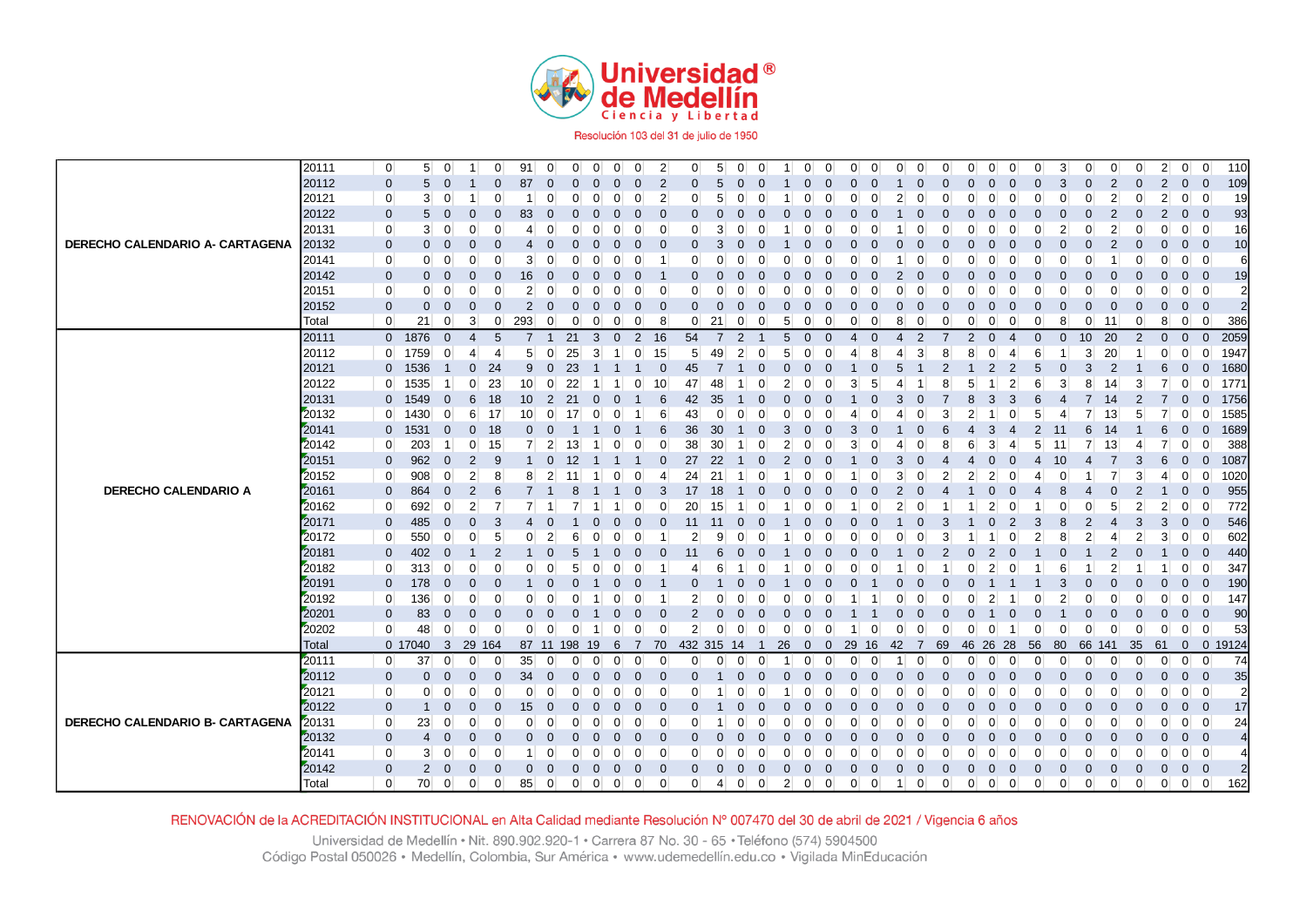

|                               | 20111                 | $\mathbf 0$                | 115                   | $\mathbf 0$             | $\overline{2}$   | 5              |                               | $\mathbf 0$    | $\mathbf 0$          | 3              |                         | $\overline{0}$ | 3                                |                     | 3               | $\mathbf 0$         | $\Omega$       |          | $\mathbf 0$    |                | 6                             | 2        | 3              | 3                                  | 3              | $\mathbf 0$    |                | 5              | $\mathbf 0$                   | 9              |                | $\mathbf{0}$      | 3                  | $\mathbf 0$          | $\mathbf{0}$                  | 172                      |
|-------------------------------|-----------------------|----------------------------|-----------------------|-------------------------|------------------|----------------|-------------------------------|----------------|----------------------|----------------|-------------------------|----------------|----------------------------------|---------------------|-----------------|---------------------|----------------|----------|----------------|----------------|-------------------------------|----------|----------------|------------------------------------|----------------|----------------|----------------|----------------|-------------------------------|----------------|----------------|-------------------|--------------------|----------------------|-------------------------------|--------------------------|
|                               | 20112                 | $\mathbf{0}$               | 671                   | $\mathbf 0$             | $\overline{2}$   |                | $\Omega$                      | $\vert$ 2      | 8                    |                | $\Omega$                | $\mathbf{0}$   | $\overline{2}$                   | 24                  | 14              | $\mathbf 0$         | $\Omega$       |          | $\overline{0}$ |                | 5                             | $\Omega$ |                | 3                                  | $\overline{2}$ | $\overline{0}$ | $\Omega$       |                | $\overline{0}$                | 8              |                |                   | $\overline{7}$     | $\overline{0}$       | $\Omega$                      | 755                      |
|                               | 20121                 | $\mathbf 0$                | 141                   | $\mathbf 0$             | $\mathbf 1$      |                | $\mathbf 1$                   | $\overline{2}$ | $\overline{2}$       |                |                         | 0              | $\mathbf{0}$                     | 27                  | -1              | $\mathbf{0}$        | $\Omega$       |          | $\mathbf 0$    |                | 0<br>5                        |          | $\Omega$       | З                                  |                | $\mathbf 0$    | -3             |                | $\overline{2}$                | -9             |                |                   | 7                  | $\mathbf 0$          | $\Omega$                      | 211                      |
|                               | 20122                 | $\mathbf 0$                | 513                   | $\overline{0}$          | $\overline{2}$   | 8              |                               |                | 8                    |                |                         | $\mathbf{2}$   | $\overline{2}$                   | 17 <sup>1</sup>     | 13              |                     | 2              |          |                |                | 0                             |          |                |                                    |                | 3              | 2              | 0              | $\mathbf{3}$                  |                |                |                   | $\overline{0}$     | $\overline{0}$       | $\overline{0}$                | 597                      |
|                               | 20131                 | $\mathbf 0$                | 572                   | $\mathbf 0$             | $\overline{2}$   | $\overline{7}$ | $\Omega$                      |                |                      |                |                         | $\overline{2}$ | 2                                | $\overline{2}$      | 15              | $\mathbf{0}$        |                |          |                |                | $\Omega$<br>2                 |          |                |                                    |                | $\overline{2}$ | $\overline{2}$ | 3              | $\Omega$                      | g              |                |                   |                    | $\mathbf 0$          | $\mathbf{0}$                  | 642                      |
|                               | 20132                 | $\mathbf{0}$               | 579                   | $\mathbf{1}$            | $\overline{0}$   | 6              | $\overline{2}$                | $\mathbf 0$    | 7                    |                | ∩                       |                | 3                                | 18                  | 16              | $\Omega$            | O              |          | 0              |                | 2<br>O                        |          |                | 6                                  | n              | $\overline{2}$ | 2              | 4              | $\overline{4}$                | 9              | 5              |                   |                    | $\mathbf 0$          | $\Omega$                      | 673                      |
|                               | 20141                 | $\mathbf 0$                | 134                   | -1                      | $\overline{2}$   | $\overline{2}$ |                               | $\Omega$       | 2                    |                | $\overline{2}$          |                | 3                                | 14                  |                 |                     |                |          |                |                |                               |          |                |                                    |                | $\mathbf{0}$   | $\overline{2}$ |                | 3                             | 9              |                |                   | $\mathbf{0}$       | $\mathbf{0}$         | $\Omega$                      | 188                      |
|                               | 20142                 | $\mathbf 0$                | 477                   | $\overline{0}$          | 3                | 6              |                               | $\Omega$       | 3                    |                |                         | $\overline{2}$ | $\overline{0}$                   | 15                  | 13              |                     |                |          |                |                |                               |          |                |                                    |                | $\overline{2}$ |                | $\overline{2}$ | $\Omega$                      |                | 8              |                   | 6                  | 0                    | $\Omega$                      | 556                      |
|                               | 20151                 | $\mathbf 0$                | 363                   | $\overline{0}$          | 3                | 6              |                               | $\Omega$       |                      |                | 2                       | 0              | $\mathbf 0$                      | 14                  | 13              |                     |                |          |                |                |                               |          |                |                                    |                | $\overline{2}$ | $\Omega$       | 2              | $\overline{2}$                |                |                |                   | 6                  | $\mathbf{0}$         | $\Omega$                      | 426                      |
|                               | 20152                 | $\mathbf 0$                | 405                   | $\overline{0}$          | $\mathbf{1}$     | 7              | $\Omega$                      | $\mathbf 0$    | 8                    |                |                         |                | $\overline{2}$                   | 4                   | $\overline{0}$  |                     | $\Omega$       | 2        | $\Omega$       |                | O                             |          | ∩              | 5                                  | 0              | $\Omega$       |                | 4              | $\mathbf{2}$                  | 5              | 5              | $\Omega$          |                    | 0                    | $\overline{0}$                | 456                      |
| <b>DERECHO CALENDARIO B</b>   | 20161                 | $\mathbf 0$                | 276                   | $\overline{0}$          | $\mathbf 0$      |                | $\mathbf{0}$                  | $\overline{0}$ |                      |                |                         |                | $\overline{2}$                   | 5                   | $\overline{2}$  | $\mathbf{0}$        |                |          | $\Omega$       |                | $\Omega$                      |          |                |                                    | $\Omega$       |                |                | $\overline{2}$ | $\overline{2}$                | 3              |                | $\Omega$          |                    | $\mathbf 0$          | $\Omega$                      | 315                      |
|                               | 20162                 | $\mathbf 0$                | 288                   | 0                       | 3                | 3              | $\Omega$                      | 0              | 6                    |                |                         | 0              |                                  | 6                   | 3               | 2                   |                |          | 0              |                | 0                             |          |                |                                    | 0              | $\overline{2}$ |                | 3              | $\overline{2}$                | 5              | 5              |                   |                    | $\Omega$             | $\Omega$                      | 333                      |
|                               | 20171                 | $\pmb{0}$                  | 267                   | $\mathbf 0$             | $\sqrt{3}$       |                | $\mathbf 0$                   | $\mathbf 0$    |                      |                |                         |                | $\overline{0}$                   | 8                   | $\overline{0}$  |                     |                |          | $\Omega$       |                | $\Omega$                      |          |                |                                    |                | $\overline{2}$ |                | $\overline{2}$ | $\overline{0}$                | 3              | 5              |                   |                    | $\mathbf 0$          | $\mathbf{0}$                  | 309                      |
|                               | 20172                 | $\overline{0}$             | 231                   | $\overline{0}$          | 3                | $\overline{4}$ | U                             | $\mathbf 0$    | 3                    |                |                         |                | $\overline{0}$                   | 6                   | 6               | ∩                   | C              |          | <sup>0</sup>   |                | U                             |          |                | 4                                  | ∩              |                |                |                |                               |                | 4              | ∩                 |                    | 0                    | $\Omega$                      | 268                      |
|                               | 20181                 | $\mathbf 0$                | 186                   | $\mathbf 0$             | $\sqrt{3}$       | $\mathbf 0$    | $\mathbf{0}$                  | $\mathbf{0}$   | $\mathbf{0}$         |                | $\mathbf 0$             | 0              | $\mathbf 0$                      | $\overline{2}$      | $5\phantom{.0}$ | $\mathbf{0}$        | $\Omega$       | $\Omega$ | $\Omega$       |                | 0                             |          |                |                                    |                | $\mathbf{0}$   |                |                |                               | 0              | 0              | 0                 | -1                 | $\mathbf 0$          | $\Omega$                      | 199                      |
|                               | 20182                 | $\mathbf 0$                | 146                   | $\overline{0}$          | $\mathbf 1$      | $\overline{c}$ |                               | $\mathbf 0$    | 0                    |                | $\mathbf 0$             | 0              | $\overline{0}$                   | 3                   | $\sqrt{5}$      |                     |                |          | $\Omega$       |                |                               |          |                |                                    |                |                |                |                | $\Omega$                      |                | 2              |                   |                    | 0                    | $\Omega$                      | 162                      |
|                               | 20191                 | $\mathbf 0$                | 115                   | $\mathbf 0$             | $\Omega$         | $\overline{2}$ |                               | $\mathbf 0$    | $\Omega$             |                | 0                       | 0              | $\mathbf 0$                      | $\overline{2}$      | $\mathbf{0}$    |                     |                |          |                |                | ი                             |          |                |                                    |                |                |                |                |                               | $\Omega$       |                |                   | 0                  | $\mathbf 0$          | $\mathbf{0}$                  | 123                      |
|                               | 20192                 | $\mathbf 0$                | 40                    | $\overline{0}$          | $\vert$ 1        | $\overline{2}$ |                               | $\overline{0}$ | $\mathbf 0$          | $\mathbf 0$    | $\mathbf 0$             | 0              | $\mathbf 0$                      | 2 <sup>2</sup>      | $\mathbf{3}$    | $\Omega$            |                |          | $\Omega$       |                | O                             |          |                |                                    |                | $\Omega$       |                |                | $\Omega$                      | $\Omega$       |                | $\Omega$          | $\Omega$           | $\overline{0}$       | $\overline{0}$                | 50                       |
|                               | 20201                 | $\mathbf 0$                | 22                    | $\overline{0}$          | $\mathbf 0$      | $\mathbf 0$    | $\mathbf 0$                   | $\mathbf 0$    | $\mathbf 0$          | $\mathbf 0$    | $\mathbf 0$             | 0              | $\mathbf 0$                      | $\mathbf 0$         | $\overline{2}$  | $\mathbf 0$         |                |          | $\mathbf 0$    |                | 0<br>0                        |          | 0              | C                                  | 0              | $\mathbf 0$    |                | 0              | $\mathbf 0$                   | $\mathbf 0$    | 0              | $\mathbf 0$       | 0                  | $\mathbf 0$          | $\mathbf 0$                   | 25                       |
|                               | 20202                 | $\mathbf 0$                | 55                    | $\overline{0}$          | $\mathbf 0$      | -1             | $\overline{2}$                | $\overline{0}$ | -1                   | $\Omega$       | $\mathbf 0$             | $\mathbf 0$    | $\mathbf 0$                      | $\overline{0}$      | $\overline{2}$  | $\overline{0}$      | 0              |          | $\overline{0}$ | 0              | 0<br>$\Omega$                 |          | $\Omega$       | C                                  | $\Omega$       | -1             | $\Omega$       | $\Omega$       | 0                             |                | 0              |                   | $\Omega$           | 0                    | $\overline{0}$                | 64                       |
|                               | <b>Total</b>          | $\mathbf{0}$               | 5596                  | $\overline{2}$          | 32               | 77             | 13                            | 6              | 61                   | 7              | 12                      | 12             | 20                               | 170                 | 117             | 8                   | $\overline{2}$ | 13       | $\mathbf 0$    | 5              | $\overline{2}$<br>39          | 8        | 8              | 45                                 |                | 17 14          |                | 32             | 23                            | 80             | 52             | $\mathbf 0$       | 44                 | $\overline{0}$       | $\mathbf 0$                   | 6524                     |
|                               | 20111                 | $\overline{0}$             | 36                    | $\overline{0}$          | $\overline{0}$   | $\mathbf 0$    | $\overline{0}$                | $\overline{0}$ | $\overline{0}$       | $\Omega$       | $\Omega$                | $\overline{0}$ | $\overline{0}$                   | $\overline{0}$      | $\overline{0}$  | $\overline{0}$      | $\Omega$       | $\Omega$ | $\overline{0}$ | $\Omega$       | $\Omega$<br>$\Omega$          | $\Omega$ | $\Omega$       | $\Omega$                           | $\Omega$       | $\Omega$       | $\Omega$       | $\overline{0}$ | $\mathbf 0$                   |                | $\Omega$       | $\Omega$          | $\overline{0}$     | $\overline{0}$       | $\overline{0}$                | 37                       |
|                               | 20112                 | $\mathbf 0$                | 53                    | $\overline{0}$          | $\mathbf{0}$     | $\Omega$       | $\Omega$                      | $\overline{0}$ | $\Omega$             | $\Omega$       | $\Omega$                | $\Omega$       | $\mathbf{0}$                     |                     | $\Omega$        | $\Omega$            | $\Omega$       | $\Omega$ | $\Omega$       |                | $\Omega$<br>$\Omega$          |          | $\Omega$       |                                    | $\Omega$       | $\Omega$       | $\Omega$       | $\Omega$       | $\Omega$                      | $\Omega$       | 0              | $\Omega$          | $\Omega$           | $\mathbf{0}$         | $\Omega$                      | 54                       |
|                               | 20121                 | $\mathbf 0$                | 73                    | $\overline{0}$          | $\mathbf 0$      | 0              | $\Omega$                      | $\Omega$       | 0                    |                | $\Omega$                | 0              | $\mathbf 0$                      | 1                   | $\Omega$        |                     |                |          | $\Omega$       |                | በ                             |          |                |                                    |                | $\Omega$       |                |                | $\Omega$                      |                |                |                   | $\Omega$           | $\overline{0}$       | $\overline{0}$                | 77                       |
|                               | 20122                 | $\mathbf 0$                | 73                    | $\overline{\mathbf{0}}$ | $\Omega$         | $\Omega$       | $\Omega$                      | $\Omega$       | $\Omega$             |                | $\Omega$                | $\Omega$       | $\Omega$                         | $\overline{2}$      |                 |                     |                |          | $\Omega$       |                | 0                             |          |                |                                    |                |                |                |                | $\Omega$                      |                |                |                   | $\mathbf 0$        | $\mathbf 0$          | $\overline{0}$                | 79                       |
|                               | 20131                 | $\mathbf 0$                | 83                    | $\overline{0}$          | $\overline{0}$   | 0              | $\overline{0}$                | $\overline{0}$ | 2                    |                | $\Omega$                | 0              | $\overline{0}$                   | $\overline{2}$      |                 |                     |                |          |                |                | O                             |          |                |                                    |                |                |                |                | $\Omega$                      |                |                |                   | 0                  | $\overline{0}$       | $\overline{0}$                | 92                       |
|                               | 20132                 | $\mathbf 0$                | 80                    | $\overline{0}$          | $\mathbf 0$      | $\mathbf 0$    | $\Omega$                      | $\mathbf 0$    | 2                    |                | $\mathbf 0$             | $\Omega$       | $\mathbf 0$                      | $\overline{2}$      |                 | $\Omega$            |                | 2        | $\Omega$       |                | 0                             |          |                |                                    |                | $\Omega$       |                |                | $\mathbf 0$                   |                |                | 0                 | $\mathbf{0}$       | $\mathbf 0$          | $\mathbf{0}$                  | 89                       |
|                               | 20141                 | $\overline{1}$             | 97                    | $\overline{0}$          | $\overline{0}$   | 0              | $\overline{0}$                | $\overline{0}$ | 2                    | $\Omega$       | 0                       | 0              | $\overline{0}$                   | 3 <sup>1</sup>      | -1              | $\Omega$            | $\Omega$       | 2        | $\Omega$       |                | 0<br>$\Omega$                 |          |                |                                    |                | $\overline{0}$ |                |                | $\Omega$                      |                |                | $\Omega$          | $\overline{0}$     | $\overline{0}$       | $\Omega$                      | 109                      |
|                               | 20142                 | $\mathbf 0$                | 102                   | $\overline{0}$          | $\mathbf{0}$     | $\Omega$       | $\mathbf 0$                   |                | $\overline{2}$       |                | $\mathbf 0$             | 0              | $\mathbf{0}$                     | 3                   | $\overline{2}$  | $\mathbf 0$         |                | 2        | $\Omega$       |                | 0                             |          |                |                                    |                | 0              |                |                | 0                             |                | $\overline{2}$ |                   | $\mathbf{0}$       | $\mathbf 0$          | $\Omega$                      | 117                      |
|                               | 20151                 | $\overline{1}$             | 120                   | $\overline{0}$          | $\mathbf{1}$     | 0              | $\overline{2}$                |                | 5                    |                |                         | $\mathbf{0}$   | $\mathbf 0$                      | 5 <sup>5</sup>      | $\overline{2}$  | 0                   | $\Omega$       |          | $\Omega$       |                | 0<br>$\Omega$                 |          |                |                                    |                | $\overline{0}$ |                | <sup>0</sup>   |                               | $\overline{2}$ | 2              |                   | $\overline{0}$     | $\overline{0}$       | $\overline{0}$                | 144                      |
|                               | 20152                 | $\mathbf{1}$               | 124                   | $\mathbf{0}$            | -1               | $\Omega$       | $\Omega$                      | $\mathbf 0$    |                      |                |                         | 0              | $\mathbf{0}$                     | $\Omega$            |                 |                     |                |          |                |                | Ω                             |          |                |                                    |                |                |                |                |                               | 2              | 2              |                   | O                  | $\Omega$             | $\Omega$                      | 143                      |
| <b>INVESTIGACIÓN CRIMINAL</b> | 20161                 | $\vert$ 1                  | 130                   | $\overline{0}$          | $\mathbf{1}$     |                | 1 <sup>1</sup>                | $\vert$ 1      | 0                    |                |                         | 0              | $\mathbf 0$                      | 5 <sup>5</sup>      | $5\overline{)}$ | $\Omega$            |                |          | 0              |                |                               |          | $\overline{2}$ |                                    |                | $\overline{0}$ |                |                |                               | $\Omega$       | 2              | 0                 | $\overline{0}$     | $\overline{0}$       | $\overline{0}$                | 160                      |
|                               | 20162                 | $\mathbf 0$                | 116                   | $\overline{1}$          | $\overline{2}$   | 3              |                               |                | 5                    |                | $\Omega$                | 0              | $\mathbf{0}$                     |                     | $\overline{4}$  | $\Omega$            |                |          | $\Omega$       |                | 2                             |          | $\overline{2}$ |                                    |                | $\mathbf{0}$   |                |                | $\Omega$                      | $\Omega$       | 2              |                   | $\overline{2}$     | $\mathbf 0$          | $\Omega$                      | 151                      |
|                               | 20171                 | $\vert$ 1                  | 129                   | $\overline{2}$          | $\overline{2}$   | 6              | $\overline{0}$                | 0              |                      |                |                         | $\mathbf{0}$   | $\overline{0}$                   | 5 <sup>5</sup>      | $5\overline{)}$ | $\Omega$            | 0              |          |                |                | 3                             |          | 2              |                                    |                | $\Omega$       |                |                | $\Omega$                      | 2              |                |                   |                    | $\overline{0}$       | $\overline{0}$                | 173                      |
|                               | 20172                 | $\overline{1}$             | 23                    | $\overline{2}$          | $\mathbf 0$      | 6              | $\overline{2}$                |                |                      |                | $\Omega$                | 0              | $\overline{2}$                   | 5                   | 5               | $\Omega$            |                | 3        | $\Omega$       |                | 2                             |          |                | 6                                  |                | $\Omega$       | $\Omega$       |                |                               | $\mathbf 0$    | 2              | 2                 | $\overline{2}$     | $\mathbf 0$          | $\mathbf{0}$                  | 74                       |
|                               | 20181                 | $\overline{1}$             | 13                    | $\overline{1}$          | $\vert$ 2        | 6              | $\overline{0}$                | $\overline{0}$ | 0                    |                |                         | $\mathbf{0}$   | $\overline{2}$                   | 1                   | $5\overline{)}$ | $\Omega$            | $\Omega$       | 7        | $\Omega$       | $\Omega$       | $\overline{2}$<br>$\Omega$    |          |                | 6                                  | <sup>0</sup>   | $\Omega$       | $\Omega$       |                | $\overline{2}$                | $\overline{2}$ | ი              |                   | $\overline{2}$     | $\overline{0}$       | $\overline{0}$                | 57                       |
|                               |                       |                            |                       |                         | $\overline{2}$   |                | $\Omega$                      |                | 3                    |                |                         | 0              | $\overline{2}$                   | 5                   | 6               | $\Omega$            |                | 5        | $\Omega$       |                | 2                             |          |                |                                    |                |                | $\Omega$       |                | $\Omega$                      | 3              |                |                   | 3                  | $\mathbf 0$          | $\mathbf{0}$                  | 182                      |
|                               |                       |                            |                       | $\overline{1}$          |                  |                |                               |                |                      |                |                         |                |                                  |                     |                 |                     |                |          |                |                |                               |          |                |                                    |                |                |                |                |                               |                |                |                   |                    |                      |                               |                          |
|                               | 20182                 | $\mathbf 0$                | 133                   |                         |                  | 9              | $\Omega$                      |                | 0                    |                |                         | $\mathbf 0$    |                                  |                     | 7               | 0                   | 0              |          | 0              |                | 2<br>$\Omega$                 |          | $\overline{2}$ |                                    |                |                |                |                | $\Omega$                      |                |                |                   | 5                  |                      | $\overline{0}$                |                          |
|                               | 20191                 | $\mathbf 0$<br>$\mathbf 0$ | 151<br>139            | $\overline{2}$          | $\mathbf 0$<br>2 |                | $\mathcal{P}$                 | $\mathbf 0$    | 3                    |                | 0<br>$\Omega$           | $\Omega$       | $\overline{2}$<br>$\overline{2}$ | 6<br>$\overline{2}$ | 6               | 2                   |                |          | n              |                | 0                             |          | 3              |                                    |                |                |                |                |                               |                |                |                   | O                  | 0<br>$\Omega$        | $\Omega$                      |                          |
|                               | 20192                 |                            |                       | $\overline{1}$          | $\mathbf{1}$     |                |                               |                |                      |                |                         |                |                                  | $\mathbf 1$         | $\overline{7}$  |                     | 0              | $\Omega$ | $\Omega$       | O              | $\Omega$                      | 0        | $\overline{2}$ | 5                                  |                | $\overline{0}$ | $\overline{2}$ | 0              | 0                             | $\overline{2}$ | 3              |                   | $\overline{0}$     |                      |                               |                          |
|                               | 20201                 | $\mathbf 0$                | 125                   |                         |                  | 9              | $\overline{2}$                | $\mathbf 0$    |                      | $\mathbf 1$    | $\mathbf 0$             | $\mathbf{0}$   | 3                                | $\overline{0}$      | $\overline{4}$  | $\mathbf{3}$        | $\mathbf 0$    |          | $\mathbf 0$    | $\mathbf{0}$   | $\overline{2}$<br>$\mathbf 0$ | $\Omega$ |                |                                    | $\overline{2}$ | $\overline{1}$ |                |                |                               |                |                | $\overline{2}$    |                    | $\overline{0}$       | $\overline{0}$                | 203<br>183<br><b>176</b> |
|                               | 20202<br><b>Total</b> | $\mathbf 0$                | 22<br>7 1822 11 16 63 | $\overline{0}$          | $\overline{2}$   | 9              | $\overline{2}$<br>$12 \mid 9$ | $\overline{2}$ | $\overline{2}$<br>36 | 5 <sup>5</sup> | $\mathbf 0$<br>$6 \mid$ | $\overline{1}$ | 3<br>16                          | 50 <sup>°</sup>     | 63              | 3<br>8 <sup>8</sup> | 0              | 38       | $\overline{0}$ | $\overline{0}$ | 3<br>19<br>$\overline{0}$     |          |                | $\mathbf 0$<br>$0 \mid 16 \mid 37$ | 17             |                | $4 \quad 6$    | 13             | $\mathbf 0$<br>7 <sup>1</sup> | 3<br>29        | 3<br>28        | $\mathbf 0$<br>13 | $\mathbf{3}$<br>18 | $\overline{0}$<br> 0 | $\mathbf 0$<br>$\overline{0}$ | 70<br>2370               |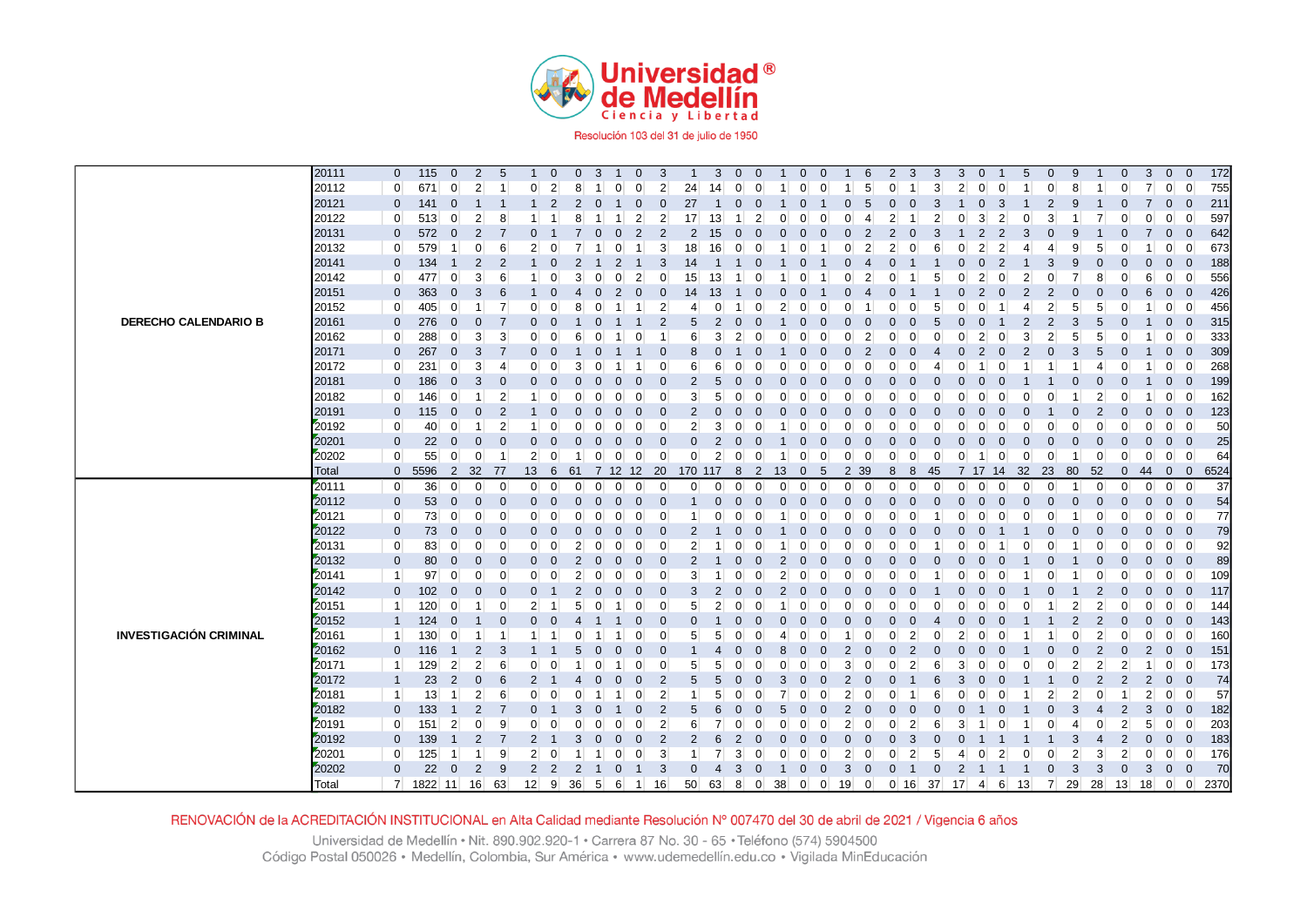

|                                     | 20142 | $\mathbf{0}$   | $\mathbf{1}$   | $\mathbf 0$    | $\Omega$                   | $\Omega$       | $\overline{0}$ | $\mathbf{0}$ | $\Omega$ | $\Omega$       | $\Omega$ | $\Omega$       | $\mathbf{0}$ | $\mathbf{0}$ | $\Omega$ | $\Omega$    | $\Omega$ | $\Omega$ | $\Omega$             |               | $\Omega$ | $\Omega$ | $\Omega$ | $\mathbf{0}$ | $\Omega$ |          | $\Omega$ | $\mathbf{0}$ | $\Omega$ | $\Omega$ | $\mathbf{0}$   | $0\quad 0$     |                          |                |
|-------------------------------------|-------|----------------|----------------|----------------|----------------------------|----------------|----------------|--------------|----------|----------------|----------|----------------|--------------|--------------|----------|-------------|----------|----------|----------------------|---------------|----------|----------|----------|--------------|----------|----------|----------|--------------|----------|----------|----------------|----------------|--------------------------|----------------|
|                                     | 20152 | $\mathbf 0$    | 2 <sup>1</sup> | $\overline{0}$ | $\Omega$<br>2              | 0              | $\Omega$       | $\Omega$     |          | ∩              | 0        | $\Omega$       | 0            | $\Omega$     |          |             | $\Omega$ |          | 0                    |               | $\Omega$ | ∩        |          | $\Omega$     | $\Omega$ |          | 0        | $\Omega$     |          | $\Omega$ | $\Omega$       | $0 \quad 0$    |                          |                |
|                                     | 20161 | $\mathbf 0$    | $\mathbf{0}$   | $\mathbf 0$    | $\Omega$                   | $\Omega$       | $\Omega$       | $\Omega$     |          | $\Omega$       | O        | $\Omega$       | $\mathbf{0}$ | $\mathbf{0}$ |          |             | $\Omega$ |          |                      |               | $\Omega$ |          |          | $\Omega$     | $\Omega$ |          | 0        | $\Omega$     |          |          | $\Omega$       | $0\quad 0$     |                          |                |
|                                     | 20162 | $\overline{0}$ | -1             | $\mathbf 0$    | $\Omega$                   |                | 0              | $\Omega$     |          | $\Omega$       | 0        | $\overline{0}$ | 0            | $\Omega$     |          |             | $\Omega$ |          |                      |               | $\Omega$ |          |          | $\Omega$     | $\Omega$ |          |          | O            |          |          |                | $\overline{0}$ | $\overline{0}$           |                |
|                                     | 20171 | $\mathbf{0}$   | -1             | $\mathbf{0}$   | $\Omega$                   | 0              | $\Omega$       | $\Omega$     |          |                | 0        | $\Omega$       | 0            | $\mathbf 0$  |          |             |          |          |                      |               | $\Omega$ |          |          | $\Omega$     | $\Omega$ |          |          |              |          |          |                | $0\quad 0$     |                          |                |
|                                     | 20172 | $\overline{0}$ | $\overline{0}$ | $\mathbf 0$    | $\Omega$                   | 0              | $\Omega$       | $\Omega$     |          | $\Omega$       | 0        | $\overline{0}$ |              | $\Omega$     |          |             | 0        |          |                      |               | $\Omega$ |          |          | 0            | $\Omega$ |          |          |              |          |          |                | $\overline{0}$ | $\overline{0}$           |                |
| <b>INVESTIGACIÓN CRIMINAL CICLO</b> | 20181 | $\mathbf 0$    | $\mathbf{0}$   | $\mathbf{0}$   |                            |                |                | $\Omega$     |          |                |          | $\Omega$       | U.           | $\Omega$     |          |             |          |          |                      |               |          |          |          |              |          |          |          |              |          |          |                | $\mathbf{0}$   | $\overline{\phantom{0}}$ |                |
| PROFESIONAL EXTERNO                 | 20182 | $\mathbf 0$    | $\overline{0}$ | 0              |                            |                |                | O            |          |                |          | $\Omega$       | 0            | 0            |          |             |          |          |                      |               |          |          |          |              |          |          |          |              |          |          |                | $\overline{0}$ | $\mathbf 0$              |                |
|                                     | 20191 | $\mathbf{0}$   | $\mathbf{0}$   | $\mathbf 0$    | $\Omega$                   |                |                |              |          |                |          | $\Omega$       | 0            | $\Omega$     |          |             |          |          |                      |               |          |          |          |              |          |          |          |              |          |          |                | $0\quad 0$     |                          |                |
|                                     | 20192 | $\overline{0}$ | $\overline{0}$ | 0              | ∩                          | U              |                |              |          |                |          |                |              | ∩            |          |             |          |          |                      |               |          |          |          |              |          |          |          |              |          |          |                | $\overline{0}$ | $\overline{0}$           |                |
|                                     | 20201 | $\mathbf 0$    | $\Omega$       | $\mathbf 0$    |                            |                |                |              |          |                |          |                |              | $\Omega$     |          |             |          |          |                      |               |          |          |          |              |          |          |          |              |          |          |                | $\mathbf{0}$   | $\overline{\phantom{0}}$ |                |
|                                     | 20202 | $\mathbf 0$    | $\overline{0}$ | $\Omega$       | ∩                          |                |                |              |          |                |          | 0              |              |              |          |             |          |          |                      |               |          |          |          |              |          |          |          |              |          |          |                | $\overline{0}$ | $\overline{0}$           |                |
|                                     | Total | $\mathbf{0}$   | 5              | $\Omega$       | $\Omega$<br>14             | $\Omega$       | $\Omega$       | $\Omega$     |          |                |          | $\Omega$       | 3            | $\Omega$     |          |             |          |          |                      |               | 3        |          |          | O            |          |          |          |              |          |          |                | $\mathbf{0}$   | $\Omega$                 | 25             |
|                                     | 20151 | $\overline{0}$ | $\overline{0}$ | $\overline{0}$ | $\Omega$<br>$\Omega$       | $\Omega$       | $\Omega$       | $\Omega$     |          |                | $\Omega$ | $\Omega$       | $\Omega$     | $\Omega$     |          | $\Omega$    | $\Omega$ |          |                      | O<br>$\Omega$ | $\Omega$ | $\Omega$ |          | $\Omega$     | $\Omega$ | $\Omega$ | $\Omega$ | $\Omega$     |          | $\Omega$ | $\Omega$       | $\overline{0}$ | $\overline{0}$           | 3              |
|                                     | 20152 | $\mathbf 0$    | $\mathbf{0}$   | $\mathbf{0}$   | $\Omega$                   |                | $\Omega$       | $\Omega$     |          |                |          | $\Omega$       |              | $\Omega$     |          |             |          |          |                      |               |          |          |          |              |          |          |          |              |          |          |                | $\mathbf{0}$   | $\overline{0}$           |                |
|                                     | 20161 | $\overline{0}$ | 14             | $\mathbf 0$    |                            |                | $\overline{2}$ | ∩            |          |                |          | $\Omega$       |              | $\Omega$     |          |             |          |          |                      |               |          |          |          |              |          |          |          |              |          |          |                | $\overline{0}$ | $\Omega$                 | 21             |
|                                     | 20162 | $\mathbf 0$    | 8              | $\mathbf{0}$   | n                          |                |                | $\Omega$     |          |                |          | $\Omega$       | 0            | $\Omega$     |          |             |          |          |                      |               |          |          |          | $\Omega$     |          |          |          | 3            |          |          |                | $\mathbf{0}$   | $\Omega$                 | 11             |
|                                     | 20171 | $\overline{0}$ | $\overline{4}$ | 0              | $\Omega$<br>$\overline{2}$ |                |                | ∩            |          |                |          | $\Omega$       | 0            | $\Omega$     |          |             |          |          |                      |               |          |          |          |              |          |          |          |              |          |          | 2              | $\overline{0}$ | $\mathbf 0$              | 10             |
| <b>INVESTIGACIÓN CRIMINAL CICLO</b> | 20172 | $\mathbf 0$    | $\mathbf{0}$   | $\mathbf{0}$   | $\Omega$                   |                |                | $\Omega$     |          |                |          |                | 0            | $\Omega$     |          |             |          |          |                      |               |          |          |          |              |          |          |          |              |          |          | $\overline{2}$ | $\mathbf{0}$   | $\overline{0}$           | 4              |
| PROFESIONAL EXTERNO VIRTUAL         | 20181 | $\overline{0}$ | 2 <sup>2</sup> | 0              | $\Omega$                   |                |                | O            |          |                |          | $\Omega$       | 0            | 0            |          |             |          |          |                      |               |          |          |          |              |          |          |          |              |          |          |                | $\overline{0}$ | $\Omega$                 | 12             |
|                                     | 20182 | $\mathbf 0$    | $\overline{2}$ | $\mathbf{0}$   | $\Omega$<br>6              |                |                | $\Omega$     |          |                |          | $\Omega$       | 0            | $\Omega$     |          |             |          |          |                      |               |          |          |          |              |          |          |          | 3            |          |          |                | $\mathbf{0}$   | - 0                      | 17             |
|                                     | 20191 | $\mathbf 0$    | 3 <sup>1</sup> | $\mathbf 0$    | 0<br>13                    |                |                | O            |          |                | 0        | $\Omega$       | 0            | $\Omega$     |          |             |          |          |                      |               |          |          |          |              |          |          |          |              |          |          |                | $\overline{0}$ | $\Omega$                 | 27             |
|                                     | 20192 | $\mathbf 0$    | 2              | $\mathbf 0$    | $\mathbf 0$                | $\Omega$       | 0              | $\Omega$     |          |                | $\Omega$ | $\mathbf{0}$   | 0            | $\mathbf{0}$ |          |             |          |          |                      |               | $\Omega$ |          |          |              |          |          |          |              |          |          |                | $\mathbf 0$    | $\overline{0}$           | 13             |
|                                     | 20201 | $\overline{0}$ | 3 <sup>1</sup> | $\overline{0}$ | $\mathbf 0$<br>-9          |                |                | $\Omega$     |          | $\Omega$       | $\Omega$ | $\overline{0}$ |              | $\Omega$     |          |             | ∩        |          | $\Omega$             |               | $\Omega$ |          |          | 0            |          |          |          | ∩            |          |          | 2              | $\overline{0}$ | $\overline{0}$           | 24             |
|                                     | 20202 | $\mathbf 0$    | 4              | $\mathbf 0$    | $\Omega$<br>-2             |                | $\overline{2}$ | $\Omega$     |          |                | $\Omega$ | $\Omega$       |              |              |          |             |          |          |                      |               |          |          |          |              |          |          |          | 5            |          |          | $\overline{2}$ | $\mathbf 0$    | $\overline{0}$           | 22             |
|                                     | Total | $\overline{0}$ | 42             | $\overline{0}$ | 45<br>$\Omega$             | $\overline{2}$ | 9              | $\Omega$     | 2        | $\overline{2}$ | 3        | $\Omega$       |              |              | 3        |             |          |          |                      |               | ∩        |          | 2        | $\Omega$     |          |          | 0        | 16           |          | 6        | 13             | $0 \vert 0$    |                          | 167            |
|                                     | 20141 | $\mathbf 0$    | $3 \quad 0$    |                | $\Omega$<br>$\overline{0}$ | $\Omega$       | $\overline{0}$ | $\Omega$     | $\Omega$ | $\Omega$       | $\Omega$ | $\mathbf{0}$   |              | $\mathbf{0}$ | $\Omega$ | $\Omega$    | $\Omega$ | $\Omega$ | $\Omega$<br>$\Omega$ | $\Omega$      | $\Omega$ | $\Omega$ | $\Omega$ | $\Omega$     | $\Omega$ | $\Omega$ | $\Omega$ | $\Omega$     |          | $\Omega$ | $\mathbf{0}$   | $0\quad 0$     |                          | $\overline{A}$ |
|                                     | 20151 | $\overline{0}$ | $\mathbf{1}$   | $\overline{0}$ | $\Omega$                   |                |                | ∩            |          |                |          | 0              |              | <sup>0</sup> |          |             |          |          |                      |               |          |          |          |              |          |          |          |              |          |          |                | $\overline{0}$ | $\overline{0}$           |                |
|                                     | 20152 | $\mathbf 0$    | $\overline{2}$ | $\mathbf{0}$   |                            |                |                | ∩            |          |                |          | $\Omega$       |              | $\Omega$     |          |             |          |          |                      |               |          |          |          |              |          |          |          |              |          |          |                | $\mathbf{0}$   | $\overline{\mathbf{0}}$  |                |
| <b>INVESTIGACIÓN CRIMINAL CICLO</b> | 20162 | $\mathbf 0$    | $\overline{0}$ | $\Omega$       |                            |                |                |              |          |                |          | 0              |              | O            |          |             |          |          |                      |               |          |          |          |              |          |          |          |              |          |          |                | $\overline{0}$ | $\overline{\mathbf{0}}$  |                |
| <b>PROFESIONAL INTERNO</b>          | 20182 | $\mathbf 0$    |                | $\mathbf{0}$   | n                          | $\Omega$       | O              | n            |          |                |          | $\Omega$       | 0            | $\Omega$     |          |             |          |          |                      |               |          |          |          | 0            |          |          |          |              |          |          |                | $\mathbf{0}$   | $\overline{0}$           |                |
|                                     | 20191 | $\overline{0}$ | -1             | $\mathbf 0$    | $\Omega$<br>-C             | $\Omega$       | $\Omega$       | ∩            |          |                |          | $\Omega$       | 0            | <sup>0</sup> |          |             |          |          |                      |               | ∩        |          |          | $\Omega$     |          |          |          |              |          |          |                | $\overline{0}$ | $\overline{0}$           |                |
|                                     | 20192 | $\mathbf 0$    | -1             | $\mathbf{0}$   | $\Omega$                   | 0              | $\Omega$       | $\Omega$     |          |                |          | $\Omega$       |              | $\Omega$     |          |             |          |          |                      |               | $\Omega$ |          |          |              |          |          |          |              |          |          |                | $\mathbf 0$    | $\overline{0}$           |                |
|                                     | 20201 | $\Omega$       | $\mathbf{1}$   | $\mathbf 0$    | ∩                          |                | $\Omega$       | O            |          |                |          | ∩              |              | <sup>0</sup> |          |             |          |          |                      |               | $\Omega$ |          |          | 0            |          |          |          |              |          |          |                | $\overline{0}$ | $\overline{0}$           |                |
|                                     | Total | $\mathbf{0}$   | 10             | $\mathbf{0}$   | $\mathbf{0}$               | $\Omega$       | $\overline{0}$ | $\Omega$     |          | 0              |          | $\Omega$       |              | $\Omega$     |          | $\mathbf 0$ | $\Omega$ |          | $\Omega$<br>0        |               | $\Omega$ | $\Omega$ | 0        | $\mathbf{0}$ | $\Omega$ |          | O        |              | $\Omega$ | $\Omega$ | $\mathbf{0}$   | $\mathbf{0}$   | $\overline{\phantom{0}}$ | 12             |